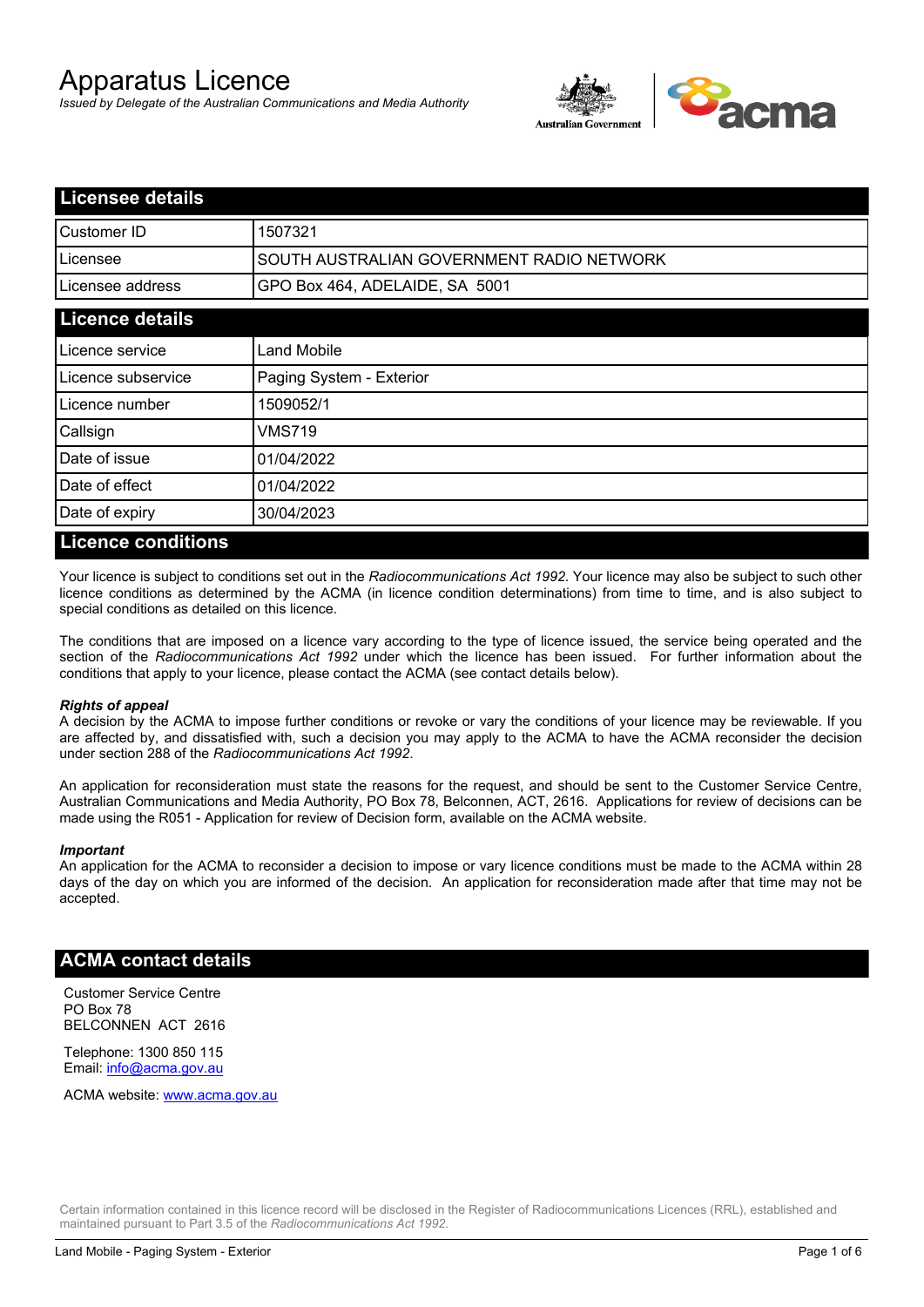### **Advisory Notes applying to licence no.: 1509052/1**

Conditions applicable to the operation of Paging System station(s) authorised under this licence can be found in the Radiocommunications Licence Conditions (Apparatus Licence) Determination and the Radiocommunications Licence Conditions (Land Mobile Licence) Determination. Copies of these determinations are available from the ACMA and from the ACMA home page (www.acma.gov.au).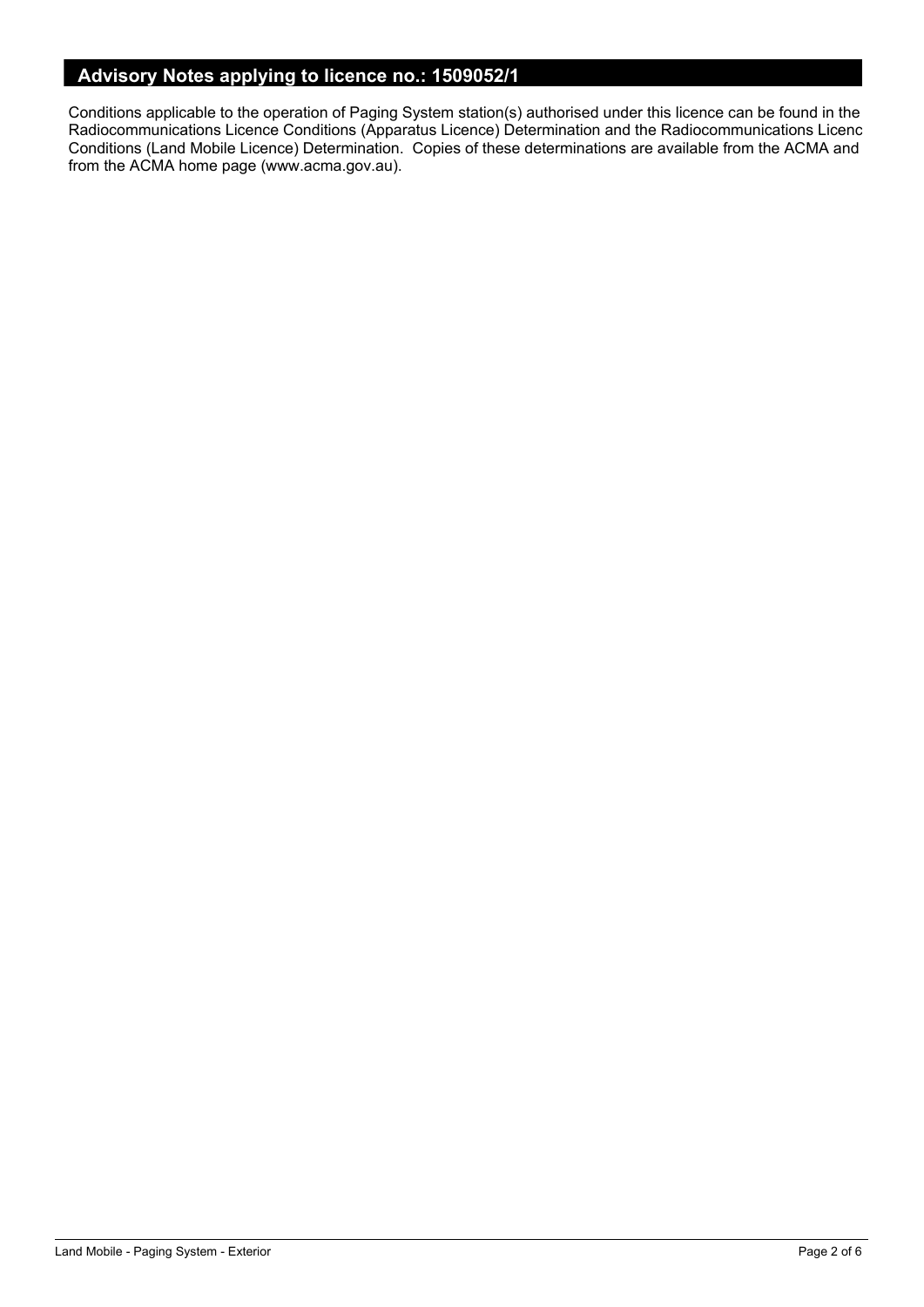#### **Technical characteristics**

Below is a summary of the technical characteristics of the licensed service. Further technical details not displayed here may be found on the ACMA website.

| <b>Main Station Site</b>   | <b>Station 1:</b>                                                        |
|----------------------------|--------------------------------------------------------------------------|
| <b>Site details</b>        |                                                                          |
| Site ID                    | 23265                                                                    |
| Site address               | SAPD site, Toops Hill Road 7km ENE of McLaren Flat, WICKHAM HILL SA 5157 |
| Co-ordinates (GDA94)       | Latitude:<br>Longitude:<br>$-35.187597$<br>138.655798                    |
| <b>Transmitter details</b> |                                                                          |
| Assigned frequency         | 148.812500 MHz                                                           |
| <b>Bandwidth</b>           | 25.0000 kHz                                                              |
| Freq. assign. ID           | 0000799741                                                               |
| Transmitter power          | 225.00 W                                                                 |
| <b>EIRP</b>                | 1.00 kW                                                                  |
| Emission designator        | 16K0F1D                                                                  |
| Antenna details            |                                                                          |
| Antenna ID                 | 60250                                                                    |
| Antenna polarization       | V - Vertical linear                                                      |
| Antenna azimuth            |                                                                          |
| Antenna height (m)         | 30                                                                       |
| Antenna type               | Dipole-D                                                                 |

### **Advisory Notes applying to Station 1**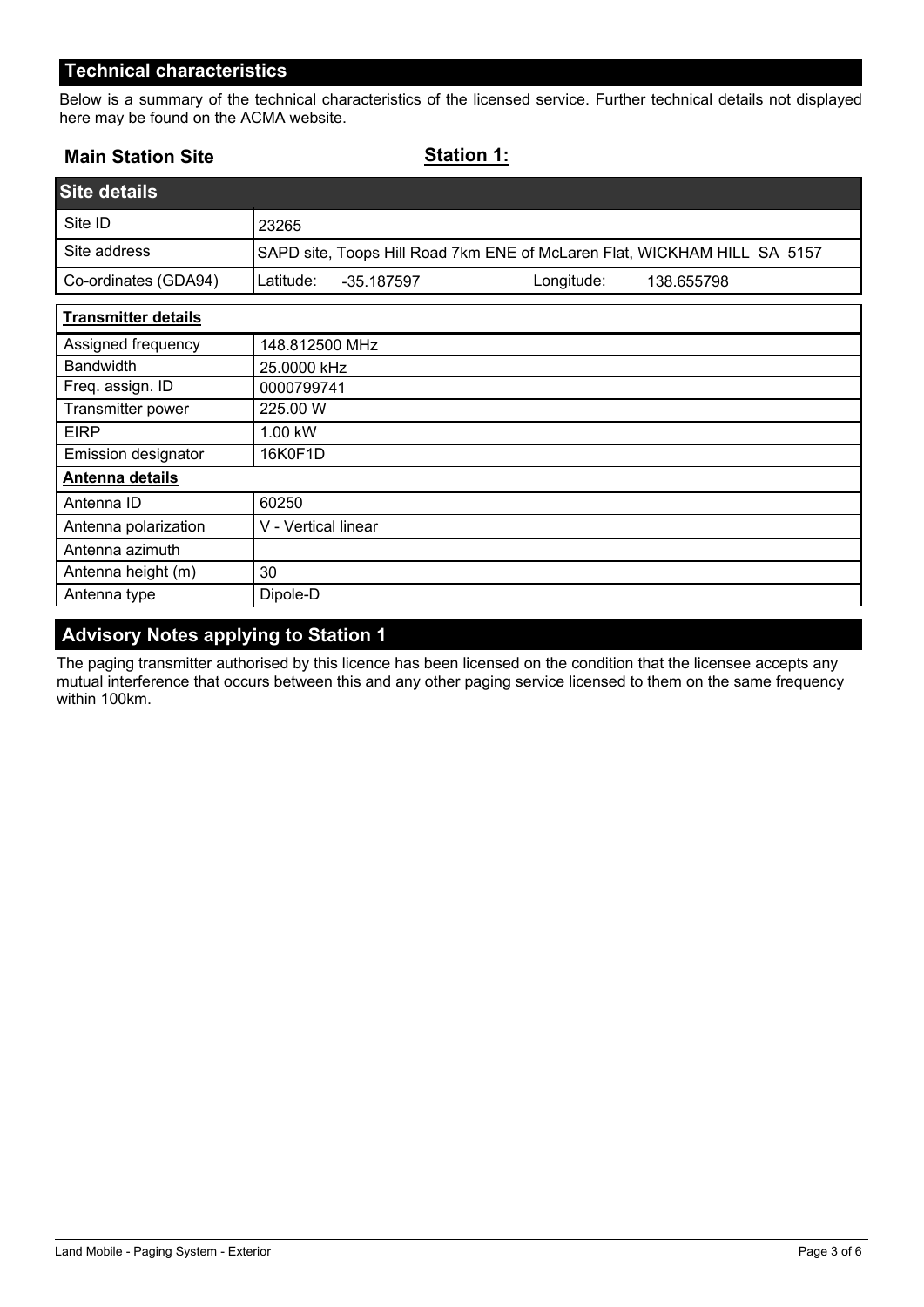### **Supplementary Station Site**

| Site details         |                                                 |            |            |  |
|----------------------|-------------------------------------------------|------------|------------|--|
| Site ID              | 23283                                           |            |            |  |
| Site address         | SAPD Site, Range Road West, MT TERRIBLE SA 5172 |            |            |  |
| Co-ordinates (GDA94) | ILatitude:<br>-35.329613                        | Longitude: | 138.502184 |  |

| <b>Transmitter details</b> |                            |
|----------------------------|----------------------------|
| Assigned frequency         | 148.812500 MHz             |
| <b>Bandwidth</b>           | 25.0000 kHz                |
| Freq. assign. ID           | 0000799742                 |
| Transmitter power          | 225.00 W                   |
| <b>EIRP</b>                | 1.00 kW                    |
| <b>Emission designator</b> | 16K0F1D                    |
| Antenna details            |                            |
| Antenna ID                 | 70131                      |
| Antenna polarization       | V - Vertical linear        |
| Antenna azimuth            |                            |
| Antenna height (m)         | 25                         |
| Antenna type               | <b>Colinear Vertical-U</b> |

## **Advisory Notes applying to Station 2**

The paging transmitter authorised by this licence has been licensed on the condition that the licensee accepts any mutual interference that occurs between this and any other paging service licensed to them on the same frequency within 100km.

#### **Supplementary Station Site**

#### **Station 3:**

| <b>Site details</b>  |                                                                  |  |
|----------------------|------------------------------------------------------------------|--|
| Site ID              | 23287                                                            |  |
| Site address         | Cnr Old Bull Creek Road & Phillips Hill Road, BULL CREEK SA 5157 |  |
| Co-ordinates (GDA94) | Latitude:<br>Longitude:<br>-35.231149<br>138.779299              |  |

| <b>Transmitter details</b> |                     |
|----------------------------|---------------------|
| Assigned frequency         | 148.812500 MHz      |
| <b>Bandwidth</b>           | 25.0000 kHz         |
| Freq. assign. ID           | 0000799743          |
| Transmitter power          | 225.00 W            |
| <b>EIRP</b>                | 1.00 kW             |
| Emission designator        | 16K0F1D             |
| Antenna details            |                     |
| Antenna ID                 | 50078               |
| Antenna polarization       | V - Vertical linear |
| Antenna azimuth            |                     |
| Antenna height (m)         | 26                  |
| Antenna type               | Colinear Vertical-U |

### **Advisory Notes applying to Station 3**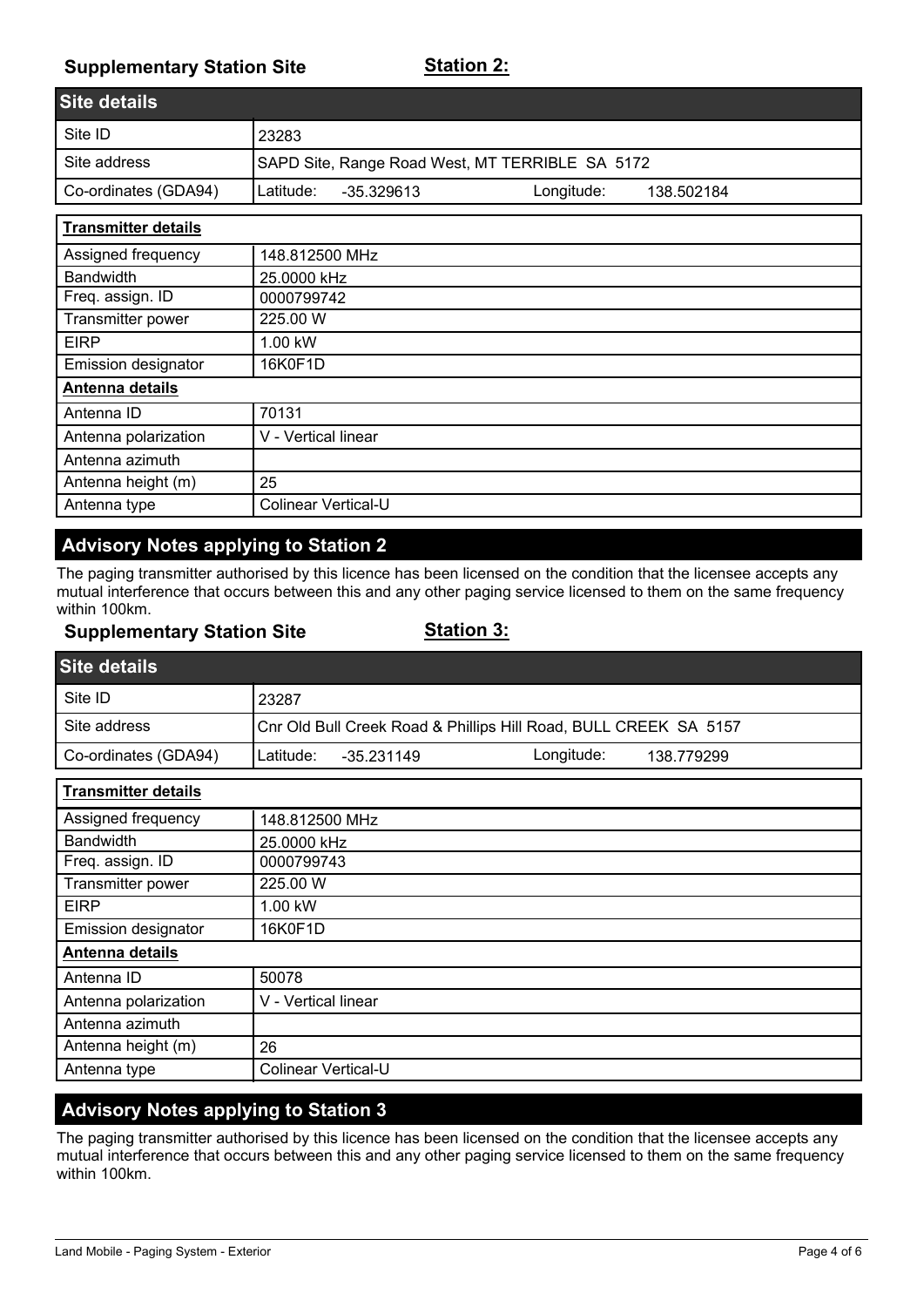### **Supplementary Station Site**

| <b>Site details</b>  |                                                         |
|----------------------|---------------------------------------------------------|
| Site ID              | 501601                                                  |
| Site address         | Noarlunga SAGRN site Majorca Road, HACKHAM WEST SA 5163 |
| Co-ordinates (GDA94) | Longitude:<br>ILatitude:<br>-35.138024<br>138.511147    |

| <b>Transmitter details</b> |                            |
|----------------------------|----------------------------|
| Assigned frequency         | 148.812500 MHz             |
| <b>Bandwidth</b>           | 25.0000 kHz                |
| Freq. assign. ID           | 0000799744                 |
| Transmitter power          | 225.00 W                   |
| <b>EIRP</b>                | 1.00 kW                    |
| <b>Emission designator</b> | 16K0F1D                    |
| Antenna details            |                            |
| Antenna ID                 | 70131                      |
| Antenna polarization       | V - Vertical linear        |
| Antenna azimuth            |                            |
| Antenna height (m)         | 26                         |
| Antenna type               | <b>Colinear Vertical-U</b> |

## **Advisory Notes applying to Station 4**

The paging transmitter authorised by this licence has been licensed on the condition that the licensee accepts any mutual interference that occurs between this and any other paging service licensed to them on the same frequency within 100km.

#### **Supplementary Station Site**

#### **Station 5:**

| <b>Site details</b>  |            |            |                                                |            |  |
|----------------------|------------|------------|------------------------------------------------|------------|--|
| Site ID              | 501622     |            |                                                |            |  |
| Site address         |            |            | SAGRN site, Crowsnest Road, BROWN HILL SA 5211 |            |  |
| Co-ordinates (GDA94) | ILatitude: | -35.504608 | Longitude:                                     | 138.646883 |  |

| <b>Transmitter details</b> |                     |
|----------------------------|---------------------|
| Assigned frequency         | 148.812500 MHz      |
| <b>Bandwidth</b>           | 25.0000 kHz         |
| Freq. assign. ID           | 0000799745          |
| Transmitter power          | 225.00 W            |
| <b>EIRP</b>                | 1.00 kW             |
| Emission designator        | 16K0F1D             |
| Antenna details            |                     |
| Antenna ID                 | 70131               |
| Antenna polarization       | V - Vertical linear |
| Antenna azimuth            |                     |
| Antenna height (m)         | 28                  |
| Antenna type               | Colinear Vertical-U |

### **Advisory Notes applying to Station 5**